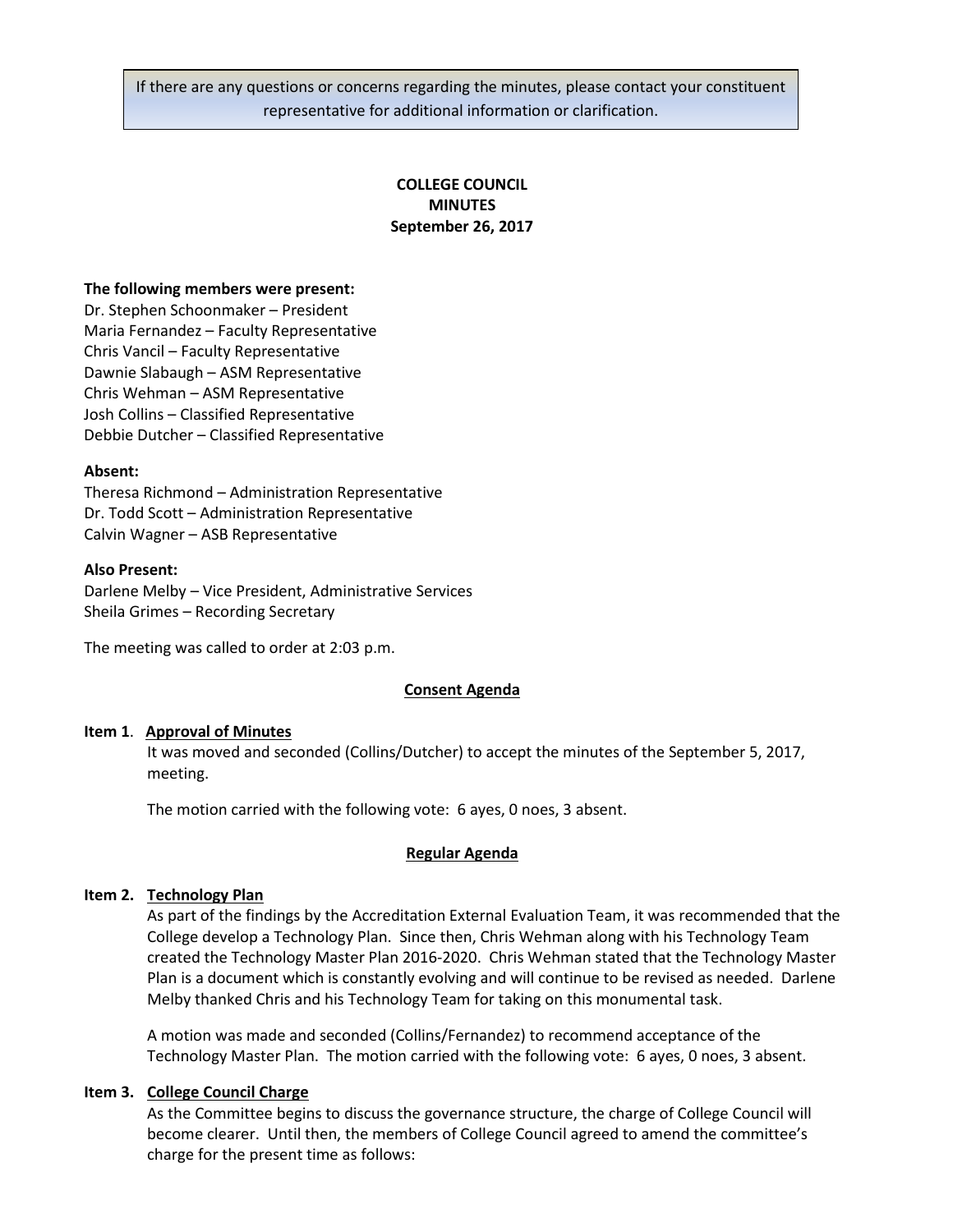*College Council Minutes – September 26, 2017 Regular Meeting Page 2 of 3*

### **Item 3. College Council Charge (Cont'd)**

College Council is the primary participatory governance group whose mission is to engage constituent groups in decision-making processes on matters of institutional significance. In carrying out this mission, the roles of College Council are divided into two general categories:

- (1) to advise the Superintendent/President by reviewing and providing input on college policy, administrative procedures, and significant budget allocations;
- (2) to serve as liaisons between College Council and the constituent groups for all information and suggestions on matters of institutional significance.

### I**tem 4. Governance/Committee Structure**

Dr. Schoonmaker mentioned that as of this week, he will have been with the College for 90 days. With that being said, he shared a working document entitled, "Committee Structure for College of the Siskiyous/Siskiyou Joint Community College District Governance," which he believes captures our current governing processes. Dr. Schoonmaker emphasized that this was not a proposal for a new structure. He noted that the following groups, which are identified by a red box, are subject to the Brown Act: Board of Trustees; Citizens' Bond Oversight Committee; Retiree Health Benefits Oversight Committee; Foundation Executive Committee; Academic Senate; Curriculum Committee; Equivalency Committee; Flex Committee; Classified Senate; and Associated Student Body. The working document also includes emerging alignment in some areas; for example, Darlene is in the process of forming an Administrative Council which will include the following areas: technology, facilities, safety, and web. Based on discussions held last year between Dr. Scott and Chris Vancil, the Planning and Budget committees have been merged together. Dr. Schoonmaker noted that the currently named Accreditation Steering Committee could be a group that goes beyond accreditation compliance and look at Institutional Effectiveness systemically for ways to continually improve. Therefore, the document shows this group using the name CQI, or Continuous Quality Improvement, as a placeholder name for now. This chart will evolve as we make additions and/or changes as we discuss how we want to govern.

As there are questions regarding our current organizational structure, we will have organizational charts available at the next College Council meeting. In addition, all of the vice presidents and deans will be invited to attend.

# I**tem 5. Categorical Fund Allowance for Instructional Equipment and Facilities**

Darlene stated that we were notified a few weeks ago that due to the State deciding to support the Deferred Action for Childhood Arrivals (DACA) initiative; consequently, funding for Facilities and Instruction Equipment is being reduced by \$30 million in order to assist the Dreamers. For COS, this means that our original allocation of \$182,618 is being reduced by \$16,632 leaving \$165,986. At the last meeting, College Council voted to award \$55,000 to scheduled maintenance and \$127,618 to Instructional Equipment. Darlene stated that the \$5,000 of the \$55,000 for Facilities was to be used to install science equipment that was purchased in early spring of 2017. Upon further research, it was confirmed that Facilities could not use the \$5,000 for this project on their side. Therefore, the \$5,000 was rescinded to help us make up the reduction in funding. Therefore, we are asking College Council to once again recommend how to divide the funds between Facilities and Instructional equipment.

A motion was made and seconded (Vancil/Dutcher) to recommend that the final distribution of the funds for Instructional Equipment and Facilities totaling \$165,986 be divided as follows: \$50,000 to Facilities and \$115,986 to Instructional Equipment. The motion carried with the following vote: 6 ayes, 0 noes, 3 absent.